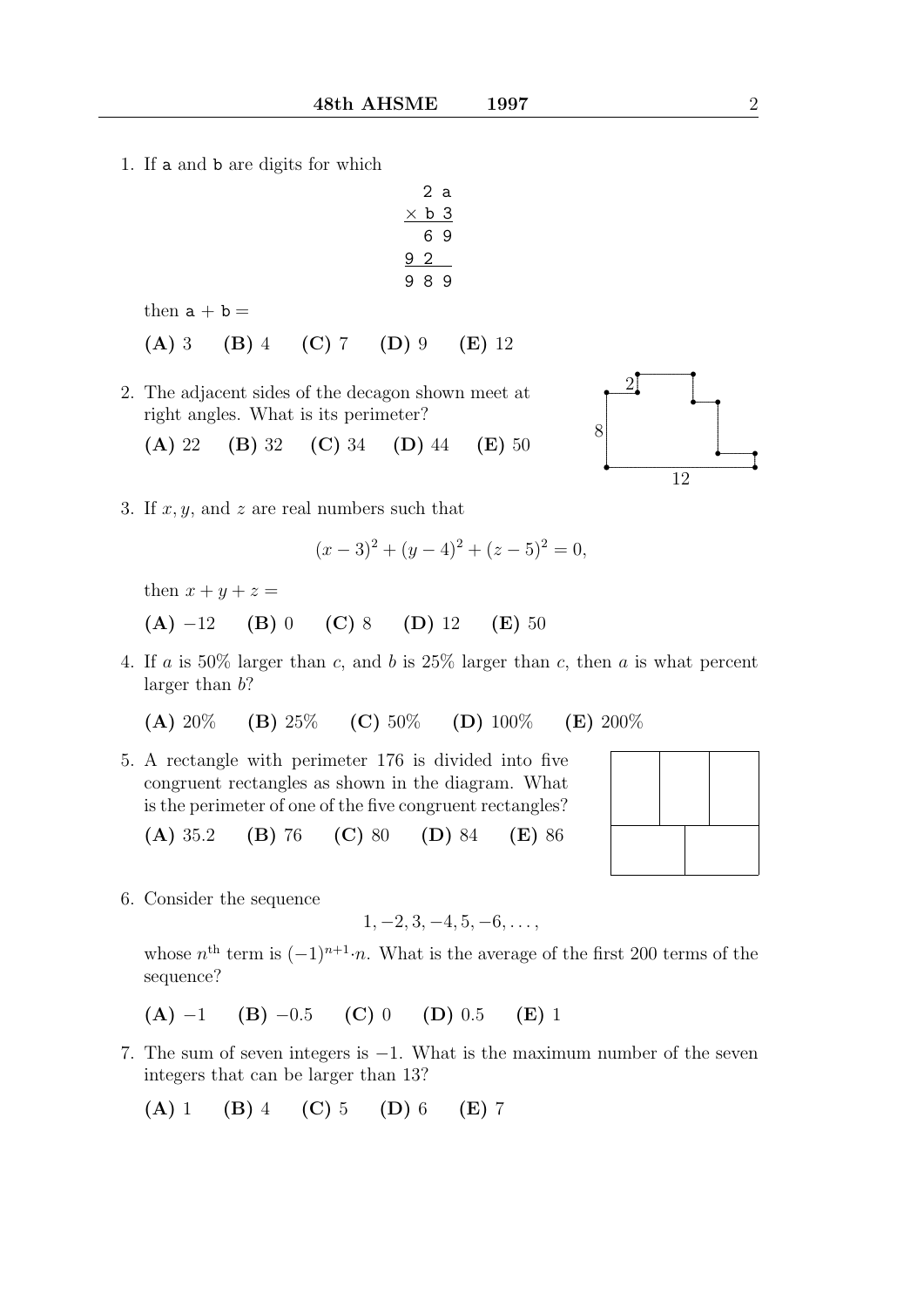8. Mientka Publishing Company prices its best seller Where's Walter? as follows:

$$
C(n) = \begin{cases} 12n, & \text{if } 1 \le n \le 24, \\ 11n, & \text{if } 25 \le n \le 48, \\ 10n, & \text{if } 49 \le n, \end{cases}
$$

where *n* is the number of books ordered, and  $C(n)$  is the cost in dollars of *n* books. Notice that 25 books cost less than 24 books. For how many values of  $n$  is it cheaper to buy more than n books than to buy exactly n books?

- (A) 3 (B) 4 (C) 5 (D) 6 (E) 8
- 9. In the figure,  $ABCD$  is a  $2 \times 2$  square, E is the midpoint of  $\overline{AD}$ , and F is on  $\overline{BE}$ . If  $\overline{CF}$  is perpendicular to  $\overline{BE}$ , then the area of quadrilateral CDEF is √
	- $(A) 2 \t (B) 3 -$ 3 2 (C)  $\frac{11}{5}$ 5 (D)  $\sqrt{5}$  $(E) \frac{9}{4}$ 4



10. Two six-sided dice are fair in the sense that each face is equally likely to turn up. However, one of the dice has the 4 replaced by 3 and the other die has the 3 replaced by 4. When these dice are rolled, what is the probability that the sum is an odd number?

(A) 
$$
\frac{1}{3}
$$
 (B)  $\frac{4}{9}$  (C)  $\frac{1}{2}$  (D)  $\frac{5}{9}$  (E)  $\frac{11}{18}$ 

- 11. In the sixth, seventh, eighth, and ninth basketball games of the season, a player scored 23, 14, 11, and 20 points, respectively. Her points-per-game average was higher after nine games than it was after the first five games. If her average after ten games was greater than 18, what is the least number of points she could have scored in the tenth game?
	- (A) 26 (B) 27 (C) 28 (D) 29 (E) 30
- 12. If m and b are real numbers and  $mb > 0$ , then the line whose equation is  $y = mx + b$  cannot contain the point

(A)  $(0, 1997)$  (B)  $(0, -1997)$  (C)  $(19, 97)$  (D)  $(19, -97)$  (E)  $(1997, 0)$ 

13. How many two-digit positive integers N have the property that the sum of N and the number obtained by reversing the order of the digits of N is a perfect square?

(A) 4 (B) 5 (C) 6 (D) 7 (E) 8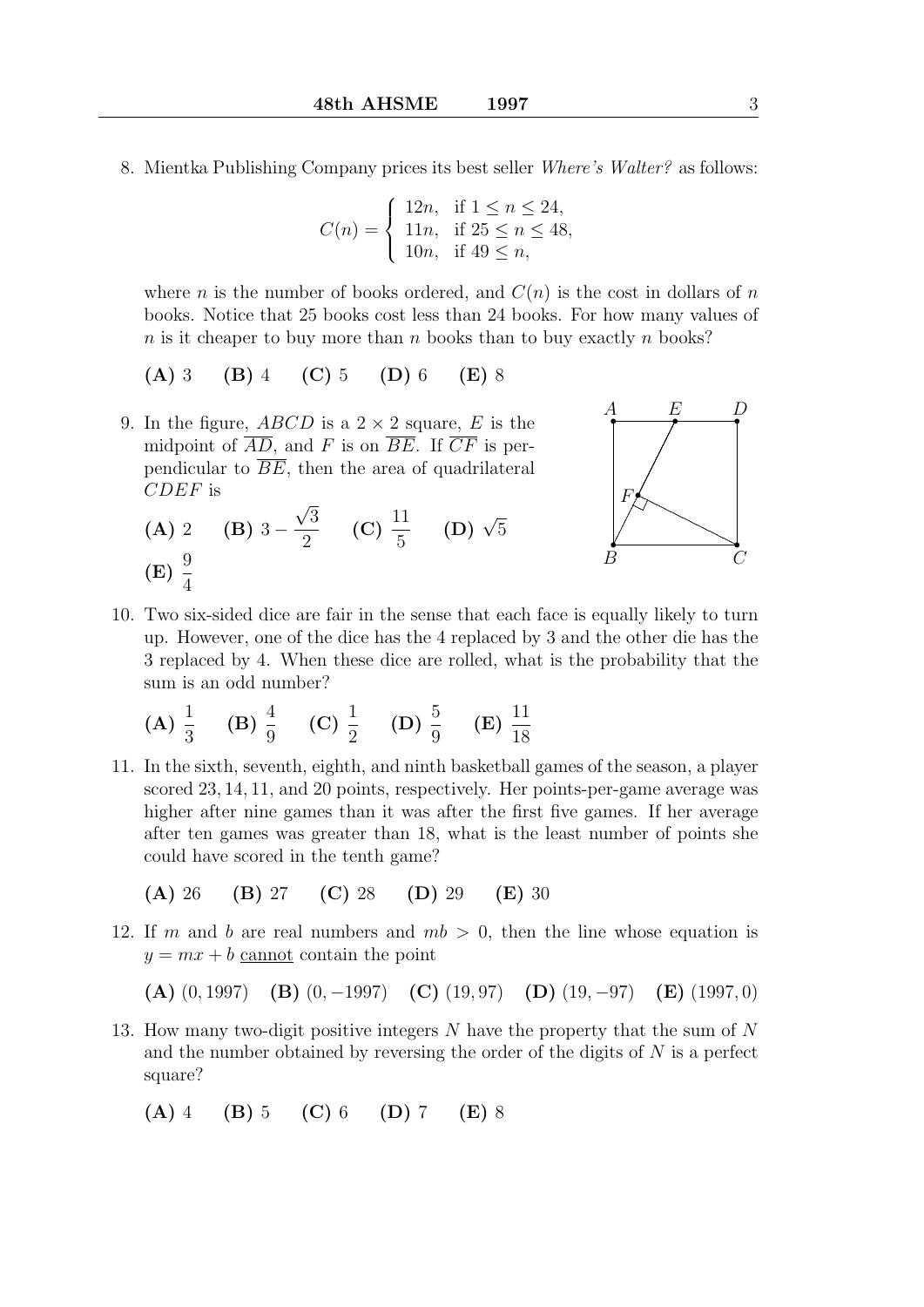- 14. The number of geese in a flock increases so that the difference between the populations in year  $n+2$  and year n is directly proportional to the population in year  $n + 1$ . If the populations in the years 1994, 1995, and 1997 were 39. 60, and 123, respectively, then the population in 1996 was
	- (A) 81 (B) 84 (C) 87 (D) 90 (E) 102
- 15. Medians BD and CE of triangle ABC are perpendicular,  $BD = 8$ , and  $CE = 12$ . The area of triangle ABC is (A) 24 (B) 32 (C) 48 (D) 64 (E) 96



16. The three row sums and the three column sums of the array

$$
\left[\begin{array}{ccc}4&9&2\\8&1&6\\3&5&7\end{array}\right]
$$

are the same. What is the least number of entries that must be altered to make all six sums different from one another?

(A) 1 (B) 2 (C) 3 (D) 4 (E) 5

17. A line  $x = k$  intersects the graph of  $y = \log_5 x$  and the graph of  $y = \log_5(x+4)$ . The distance between the points of intersection is 0.5. Given that  $k = a + \sqrt{b}$ , where a and b are integers, what is  $a + b$ ?

(A) 6 (B) 7 (C) 8 (D) 9 (E) 10

18. A list of integers has mode 32 and mean 22. The smallest number in the list is 10. The median  $m$  of the list is a member of the list. If the list member  $m$ were replaced by  $m + 10$ , the mean and median of the new list would be 24 and  $m + 10$ , respectively. If m were instead replaced by  $m - 8$ , the median of the new list would be  $m-4$ . What is m?

(A) 16 (B) 17 (C) 18 (D) 19 (E) 20

- 19. A circle with center  $O$  is tangent to the coordinate axes and to the hypotenuse of the  $30^{\circ}$ - $60^{\circ}$ - $90^{\circ}$  triangle ABC as shown, where  $AB = 1$ . To the nearest hundredth, what is the radius of the circle?
	- (A) 2.18 (B) 2.24 (C) 2.31
	- (D) 2.37 (E) 2.41

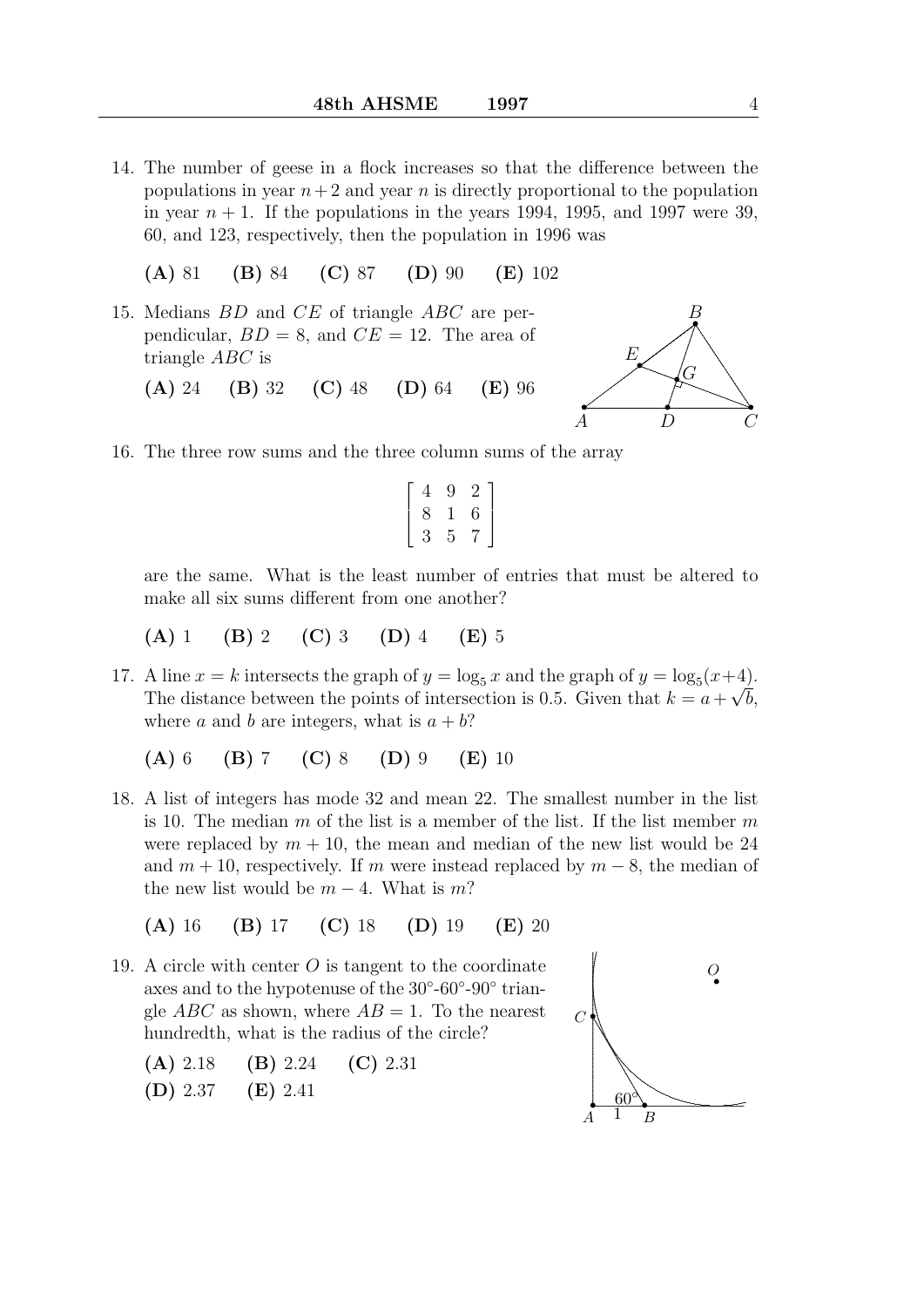- 20. Which one of the following integers can be expressed as the sum of 100 consecutive positive integers?
	- (A) 1,627,384,950 (B) 2,345,678,910 (C) 3,579,111,300
	- (D) 4,692,581,470 (E) 5,815,937,260

21. For any positive integer  $n$ , let

$$
f(n) = \begin{cases} \log_8 n, & \text{if } \log_8 n \text{ is rational,} \\ 0, & \text{otherwise.} \end{cases}
$$

What is 
$$
\sum_{n=1}^{1997} f(n)
$$
?  
\n**(A)**  $\log_8 2047$  **(B)** 6 **(C)**  $\frac{55}{3}$  **(D)**  $\frac{58}{3}$  **(E)** 585

22. Ashley, Betty, Carlos, Dick, and Elgin went shopping. Each had a whole number of dollars to spend, and together they had \$56. The absolute difference between the amounts Ashley and Betty had to spend was \$19. The absolute difference between the amounts Betty and Carlos had was \$7, between Carlos and Dick was \$5, between Dick and Elgin was \$4, and between Elgin and Ashley was \$11. How much did Elgin have?

(A) \$6 (B) \$7 (C) \$8 (D) \$9 (E) \$10

23. In the figure, polygons  $A, E$ , and  $F$  are isosceles right triangles;  $B, C$ , and  $D$  are squares with sides of length 1; and G is an equilateral triangle. The figure can be folded along its edges to form a polyhedron having the polygons as faces. The volume of this polyhedron is



- (A)  $1/2$  (B)  $2/3$  (C)  $3/4$  (D)  $5/6$  (E)  $4/3$
- 24. A rising number, such as 34689, is a positive integer each digit of which is larger than each of the digits to its left. There are  $\binom{9}{5}$ 5  $= 126$  five-digit rising numbers. When these numbers are arranged from smallest to largest, the  $97<sup>th</sup>$ number in the list does not contain the digit
	- (A) 4 (B) 5 (C) 6 (D) 7 (E) 8